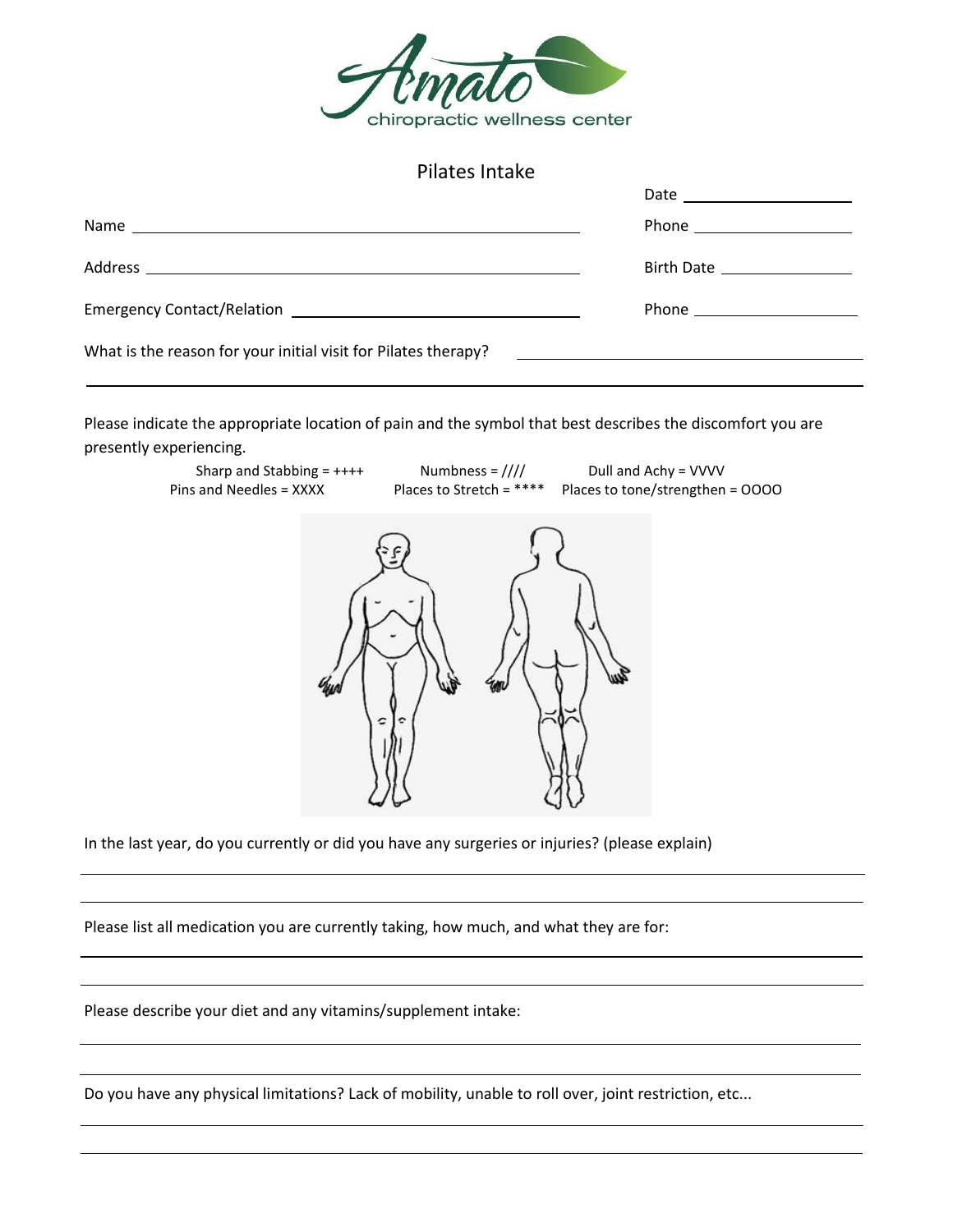| Do you have any of the following medical conditions that have been diagnosed by a physician? |  |
|----------------------------------------------------------------------------------------------|--|
|                                                                                              |  |
|                                                                                              |  |
|                                                                                              |  |
|                                                                                              |  |
|                                                                                              |  |
|                                                                                              |  |
|                                                                                              |  |
|                                                                                              |  |
|                                                                                              |  |
|                                                                                              |  |
|                                                                                              |  |
|                                                                                              |  |
|                                                                                              |  |

Cancellation of a scheduled appointment /class must be made at least 24 hours in advance. If you are a self pay/package client, a charge equivalent to a session will be charged from your package. If your services are being billed to your insurance, then you would be responsible for the \$30.00 cancellation fee. The fee is not covered by insurance. When canceling a Monday appointment, to avoid the fee, please cancel by the previous Friday during office hours. We do not receive answering machine messages until Monday morning.

- 1. Non-cancellation fees must be paid prior to your next appointment.
- 2. All unused classes expire 4 months after the date of first use.
- 3. Unused classes can only be put on hold if we are provided with proper medical documentation before your classes expire.
- 4. All sales are final. We cannot change a previously purchased package into another.
- 5. All class times, days, fees and instructors are subject to change.

The undersigned has read and acknowledges the above.

Signature: Date: